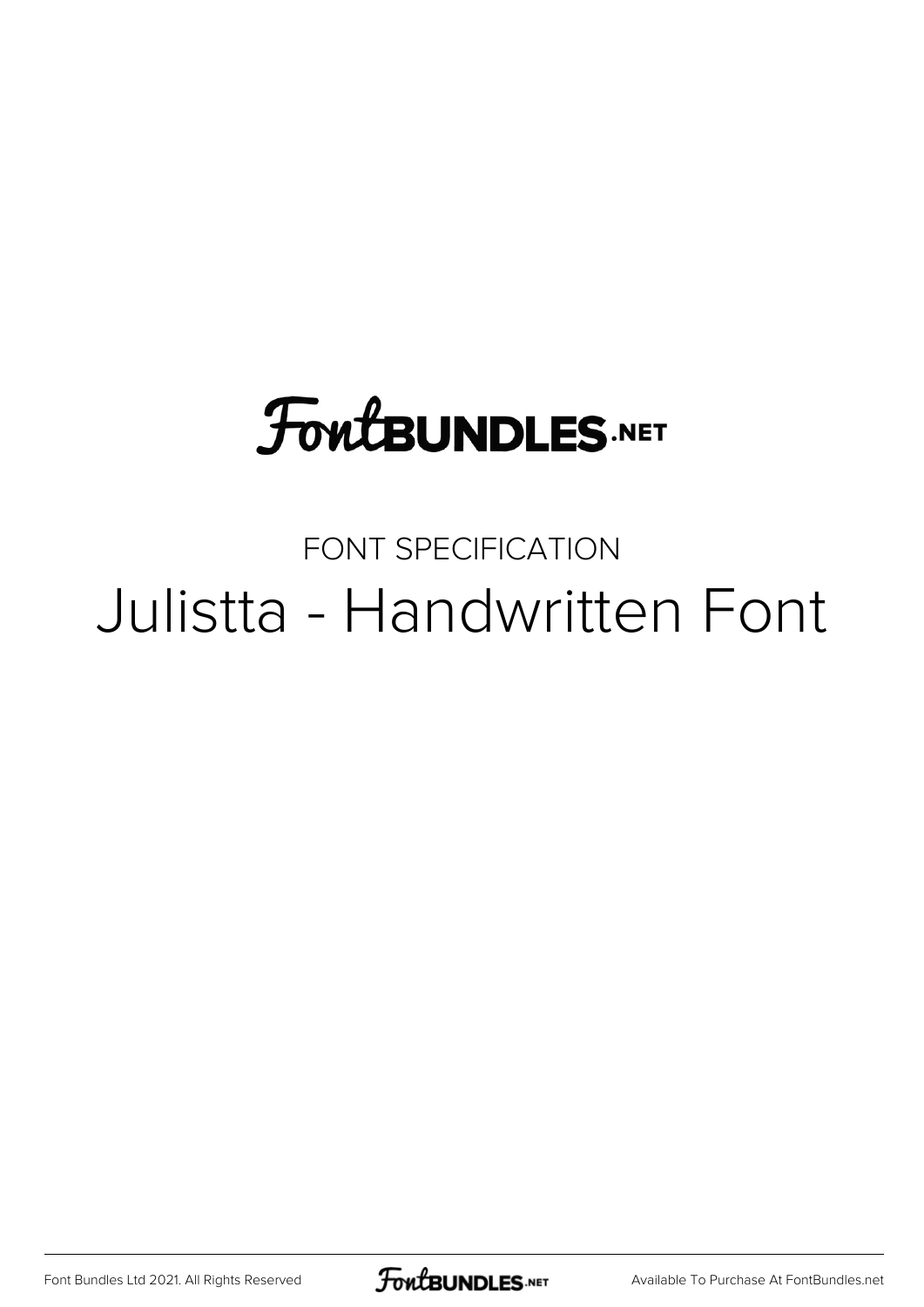## Julistta - Regular

**Uppercase Characters** 

a RODE FGHIJKI MMODORST UNUXYZ,

Lowercase Characters

a b c d e y g h i j k l m n o p g { s l u v w x y z

**Numbers** 

0123456789

Punctuation and Symbols  $1''$  #  $2'$   $6'$   $6'$   $1''$   $1''$   $1''$   $1''$   $1''$  $\begin{array}{cc} \n\sqrt{2} & \sqrt{2} & \n\end{array}$  $\mathcal{O}$ 

All Other Glyphs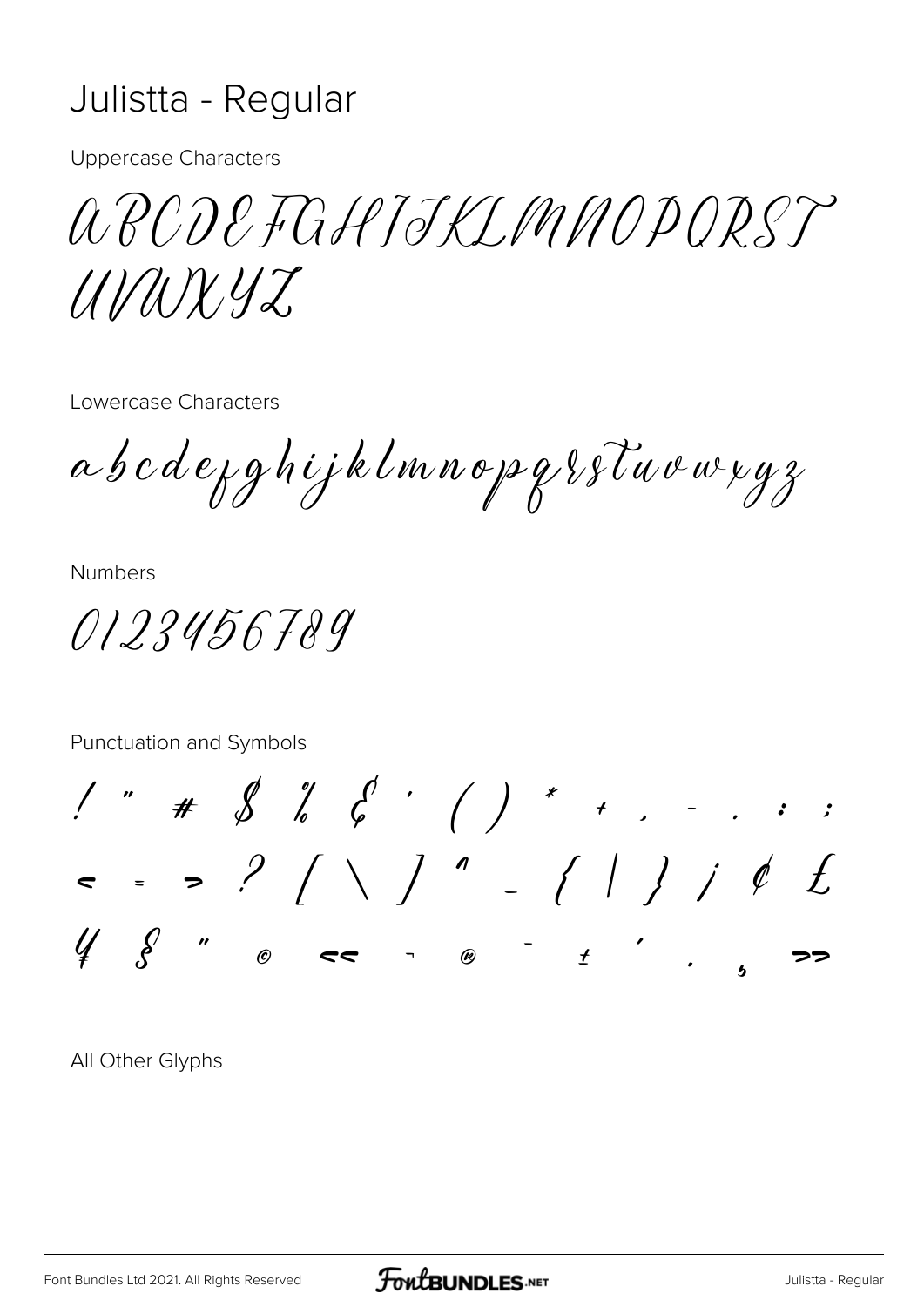À Á Â Ã Ä Å Æ Ç È É Ê Ë Ì Í Î Ï Ñ Ò Ó Ô Õ Ö × Ø Ù Ú Û Ü Ý ß à á â ã ä å  $\begin{array}{cccccccccccccc} \alpha & \zeta & \epsilon & \dot{e} & \dot{e} & \dot{e} & \dot{e} & \dot{e} & \dot{e} & \dot{e} & \dot{e} & \dot{e} & \dot{e} & \dot{e} & \dot{e} & \dot{e} & \dot{e} & \dot{e} & \dot{e} & \dot{e} & \dot{e} & \dot{e} & \dot{e} & \dot{e} & \dot{e} & \dot{e} & \dot{e} & \dot{e} & \dot{e} & \dot{e} & \dot{e} & \dot{e} & \dot{e} & \dot{e} & \dot{e} & \dot{e} & \dot$  $\ddot{\iota}$   $\ddot{\iota}$   $\dot{\sigma}$   $\ddot{\sigma}$   $\ddot{\sigma}$   $\ddot{\sigma}$   $\ddot{\sigma}$   $\ddot{\varepsilon}$   $\phi$  $\dot{u}$   $\dot{u}$   $\ddot{u}$   $\dot{y}$   $\ddot{y}$   $\ddot{u}$   $\ddot{a}$   $\ddot{d}$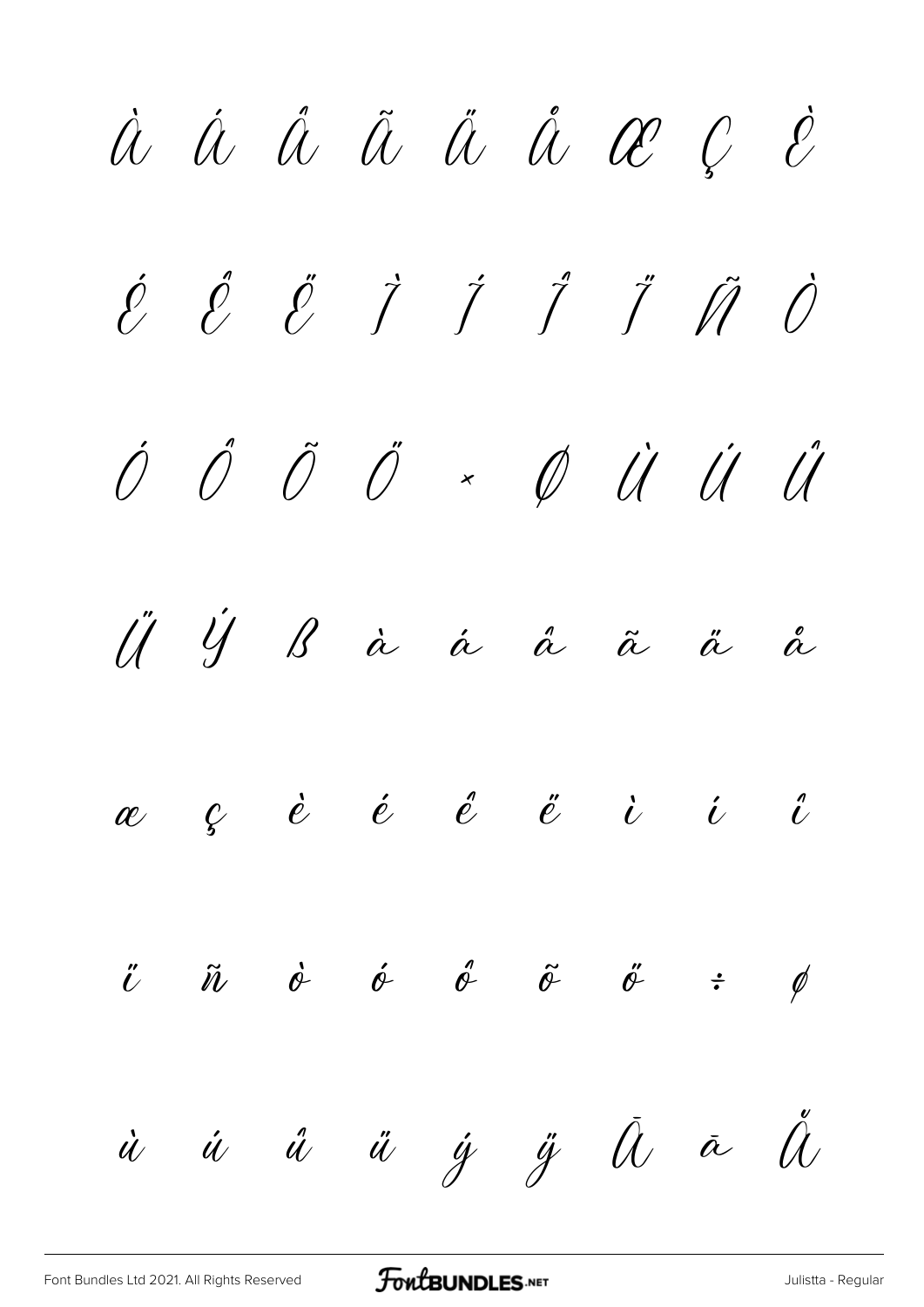$\begin{array}{cccccccccc} \mathring{C} & \mathring{c} & \mathring{D} & \mathring{d} & \mathring{\mathscr{E}} & \mathring{e} & \mathring{\mathscr{E}} & \mathring{e} & \mathring{\mathscr{E}} \end{array}$  $\begin{array}{ccccccccccccc} \acute{e} & \acute{\mathcal{E}} & \acute{e} & \acute{\mathcal{E}} & \acute{e} & \acute{\mathcal{G}} & \acute{\mathcal{G}} & \acute{\mathcal{G}} & \acute{\mathcal{G}} & \acute{\mathcal{G}} \end{array}$  $\begin{array}{ccc} \n\dot{G} & \dot{g} & \n\dot{G} & \dot{g} & \n\dot{f} & \dot{\theta} & \n\end{array} \begin{array}{ccc} \n\dot{f} & \dot{g} & \n\dot{f} & \n\dot{g} & \n\end{array}$  $\begin{array}{ccccc} \bar{\iota} & \tilde{\jmath} & \tilde{\iota} & \tilde{\jmath} & \tilde{\jmath} & \tilde{\jmath} & \tilde{\jmath} & \tilde{\jmath} & \tilde{\jmath} & \tilde{\jmath} & \tilde{\jmath} & \tilde{\jmath} & \tilde{\jmath} & \tilde{\jmath} & \tilde{\jmath} & \tilde{\jmath} & \tilde{\jmath} & \tilde{\jmath} & \tilde{\jmath} & \tilde{\jmath} & \tilde{\jmath} & \tilde{\jmath} & \tilde{\jmath} & \tilde{\jmath} & \tilde{\jmath} & \tilde{\jmath} & \tilde{\j$ Kk Lĺ Lļ L L L  $l$   $\acute{\mu}$  in  $\acute{\mu}$  n  $\acute{\mu}$  in  $l \L$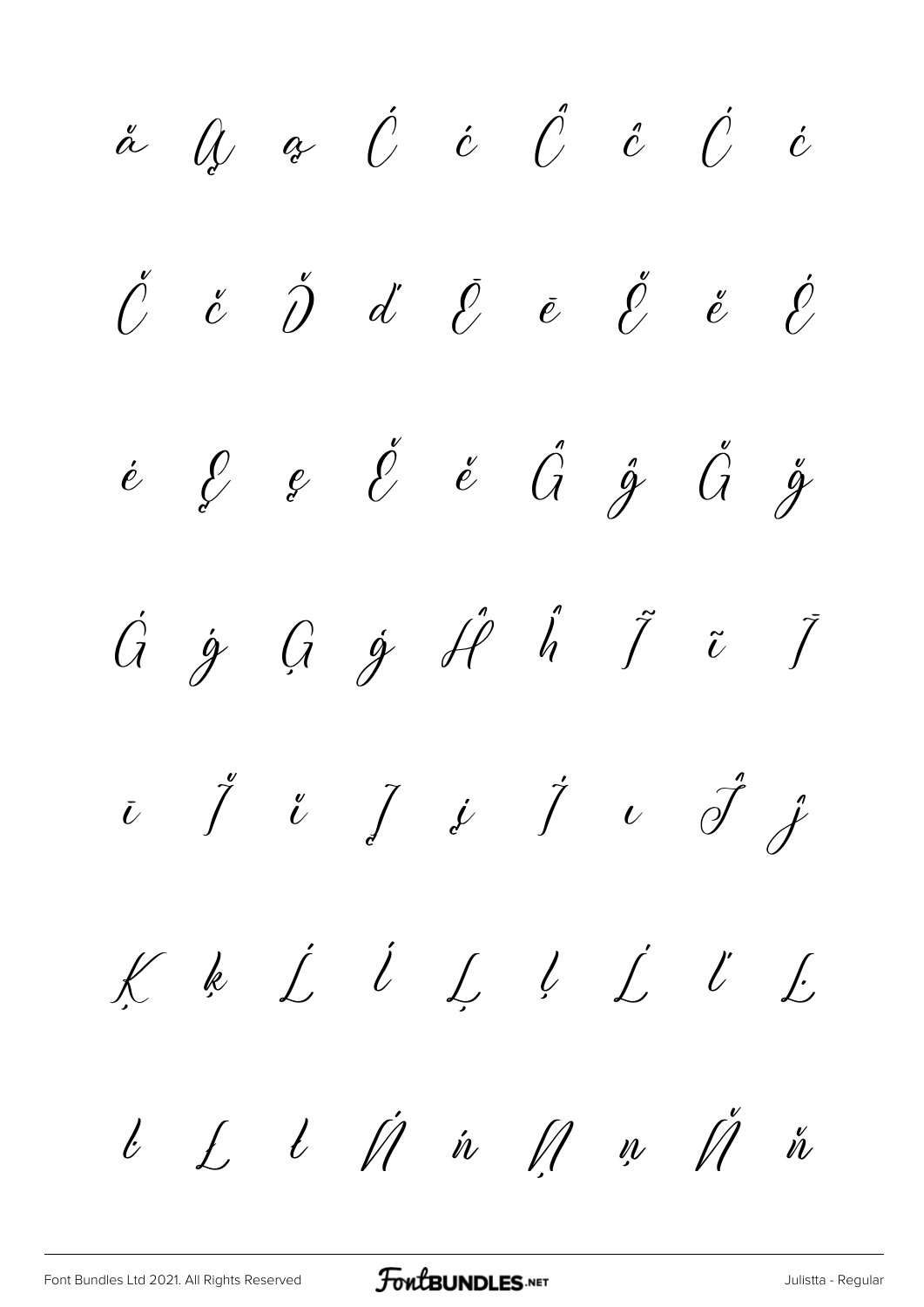$\begin{array}{ccccccccccccc} \dot{n} & \bar{O} & \bar{\sigma} & \tilde{O} & \check{\sigma} & \tilde{O} & \tilde{\sigma} & \tilde{O} & \tilde{\sigma} & \tilde{C} & \tilde{\sigma} \end{array}$  $\ell$   $\cancel{Z}$   $\cancel{C}$   $\cancel{S}$   $\cancel{S}$  $\acute{\mathcal{R}}$  $i \not R$  $\begin{array}{ccccccccc}\n\hat{y} & \hat{y} & \hat{y} & \hat{y} & \hat{y} & \hat{y} & \hat{y} & \hat{y} & \hat{y} & \hat{y}\n\end{array}$ U u U u U u  $\ddot{\mathcal{U}}$  $\tilde{\mathcal{U}}$  $\widetilde{\mathcal{U}}$  $\begin{array}{ccccc}\n\ddot{u} & \dot{u} & \dot{u} & \dot{u} & \dot{u} & \dot{u} & \dot{u} & \dot{u}\n\end{array}$  $\dot{z}$   $\dot{z}$   $\dot{z}$   $\ddot{z}$   $\dot{\alpha}$   $\dot{\phi}$   $\dot{\phi}$  $\begin{matrix} \mathcal{S} & \mathcal{S} \end{matrix}$  $\begin{array}{ccc} \nu & \cdot & \cdot & \cdot \end{array}$  $\begin{array}{c}\n\binom{1}{2} \\
\end{array}$  $\mathbf{v}$  $\boldsymbol{c}^{\prime}$